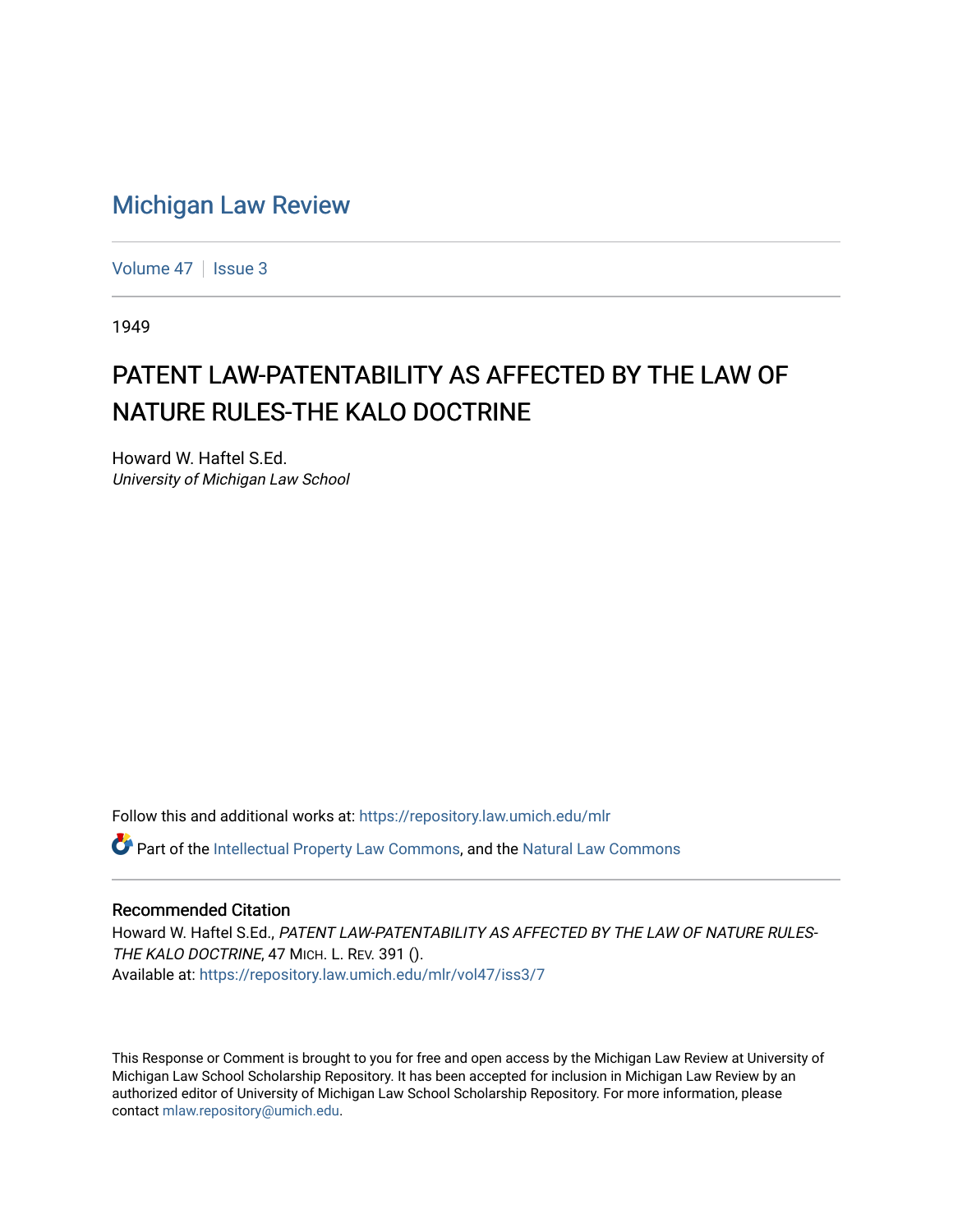PATENT LAW-PATENTABILITY AS AFFECTED BY THE LAW OF NATURE RULES-THE KALO DOCTRINE-Kalo Company sued Funk Brothers for equitable relief in a federal district court, alleging infringement of product claims to a bacteria inoculant.<sup>1</sup> The district court found infringement of the claims, but held them invalid for want of invention. The circuit court of appeals reversed, holding that the product claims were valid and infringed.<sup>2</sup> On certiorari, the Supreme Court reversed, stating that the newly discovered law of nature, that is, that

<sup>1</sup> The patent here involved claimed a bacteria inoculant for leguminous plants composed of a mixture of mutually noninhibitive strains of different species of the genus *Rhizobium.* Before the existence of this patent, general practice had been to sell inoculants containing one species of bacteria. Inoculants composed of mixed bacteria for general application had been unsuccessful because the different species had an inhibitory effect on each other.

<sup>2</sup>Kale Inoculant Co. v. Funk Bros. Seed Co., (C.C.A. 7th, 1947) 161 F. (2d) 981.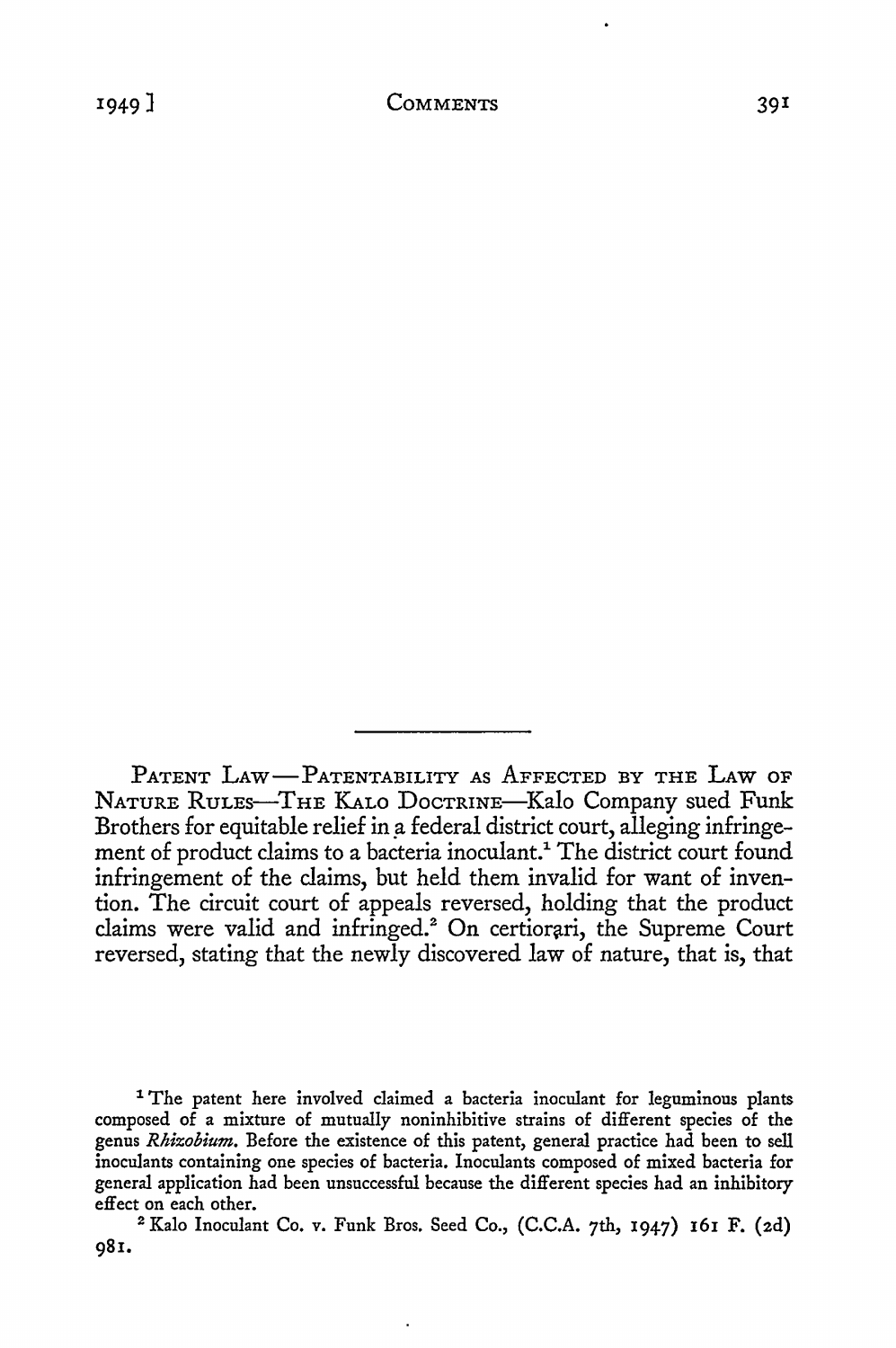certain strains of each species of bacteria are mutually compatible, was not patentable, although a practical application of this law might be. The majority opinion also stated that for purposes of determining whether the level of invention was reached, the law of nature and its practical application must be looked at separately rather than as a unit, even though the two are the closely related results of the one person's research. Thus the practical application, apart from the discovery of the law of nature, must itself show inventive genius. The Court admitted that in this case the discovery of the law of nature was ingenious, but held that once the law was known its practical application merely required the exercise of ordinary skill.<sup>3</sup>

The doctrine here announced by the Court appears to be an extension of the "law of nature" rule, long resorted to by the Court. The resurrection of this rule by highest authority to strike down a product patent which the majority of the Supreme Court admitted was ingenious, useful, commercially successful, and adequately described, makes consideration of past judicial treatment of the rule itself appropriate.

## A. *Laws of Nature and Products of Nature in Relation to Patentability*

Dean Pound has defined "laws of nature" as "generalized predictions from human experience of the course of events."<sup>4</sup> As thus defined, it seems that a "law of nature" probably should not be patentable. In the first place, a law of nature is not included within the terms of the patent statute, which limits patentable subject matter to the classifications of art, machine, manufacture, composition of matter, and new variety of plant.<sup>5</sup>Secondly, an exclusive monopoly on a law of nature *might* result in an undesirable restriction on scientific and industrial progress.<sup>6</sup> In

<sup>3</sup>Funk Bros. Seed Co. *v.* Kalo Inoculant Co., 333 U.S. 127, 68 S.Ct. 440 (1948). Justices Burton and Jackson, in a dissenting opinion, stated that the patent was both valid and infringed. Justice Frankfurter, in a separate concurring opinion, agreed with the dissenters that there was invention, but agreed with the majority that the patent was invalid because he thought that the strains of bacteria were not adequately identified and therefore the claims were too indefinite. For discussions of "invention," see GLASCOCK AND STRINGHAM, PATENT LAw, §§ 1380, 1400 (1943); Stedman, "Invention and Public Policy," 12 LAW AND CONTEM. PROB. 649 (1947).<br>
<sup>4</sup> POUND, THE TASK OF LAW 41 (1944). The few fragmentary definitions in

decisions are incorporated by Dean Pound. "Laws of nature," as thus defined, change as human experience grows (p. 40). Cf. Ruby, "Are True Chemical Compounds, as such, Inherently Unpatentable Subject Matter?" 15 TEMPLE UNIV. L.Q. 27 at 39 ( I 940). For an interesting discussion of changes in the laws of theoretical physics, see Barnett, "The Universe and Dr. Einstein," HARPER's MAGAZINE (April, 1948).

 $535$  U.S.C. (1946) § 31.<br>6 The importance of the restriction would depend on the breadth and importance of the law involved, since the term "law of nature" covers a multitude of sins, varying in breadth from such fundamental ones as Planck's quantum theory and Einstein's photoelectric law to such narrow ones as that involved in the Kalo case. There seems little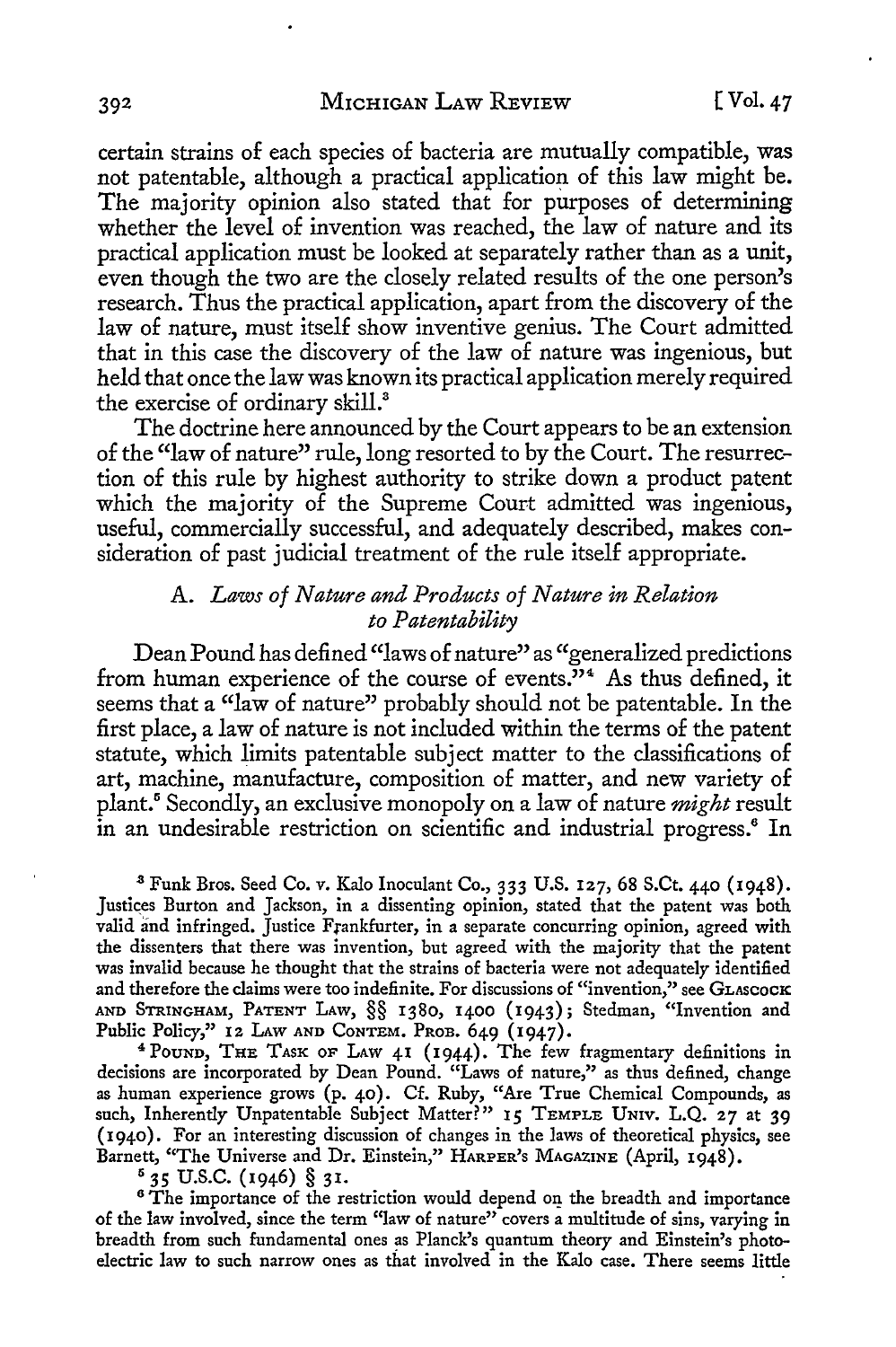#### 1949] COMMENTS 393

the third place, an exclusive monopoly on a law of nature might well be unenforceable, since it would seem to be virtually impossible, as well as undesirable, to prevent scientists and technicians from using known laws of nature in their mental processes, calculations, and research.

Yet in spite of the apparent logic of the rule, the decisions lend weight to Justice Frankfurter's objection in the *Kala* case to the use of terms such as "laws of nature," because "these are vague and malleable terms infected with too much ambiguity and equivocation."<sup>7</sup>

#### I

An analysis of the cases reveals the following reasons for the unprecise use of the term, "law of nature," by the courts:

(I) The courts use the term but seldom define it, except by inclusion or exclusion of particular cases. The few attempted definitions have used such vague terms as "principle," "fundamental cause," and "phenomenon," as synonyms.<sup>8</sup>

( 2) In the last few decades, there have been few attempts to patent actual laws of nature, as such, although endeavors have been made to gain monopolies over laws of nature by means of process or product patents written or construed by counsel in such general terms that the patents would, as a practical matter, result in such monopolies.<sup>9</sup> The courts have upheld or struck down such patents with equal facility, using for a convenient crutch the law of nature syllogism (as it is usually stated, that a law of nature is not patentable but that a practical application thereof may be).

(3) The "law of nature" rule has, through the years, acquired a good deal of sanctity through constant judicial repetition, generally as dicta,1° but in some cases as the *ratio decidendi.11* This acquired respectability ( and the persuasiveness of counsel) is an important reason for the use of the rule by courts in many questionable cases.<sup>12</sup>

doubt, in the light of the Kalo case, that a monopoly covering even the narrowest law of nature would be objectionable today, at least to the Supreme Court. See note 43, infra.

<sup>7</sup> 333 U.S. 127 at 135, 68 S.Ct. 440 (1948).<br><sup>8</sup> LeRoy v. Tatham, 14 How. (55 U.S.) 156 at 175 (1852).

<sup>9</sup> In this latter category fall such cases as O'Reilly v. Morse, 15 How. (56 U.S.) 62 (1853); Tilghman v. Proctor, 102 U.S. 707 (1880); Morton v. New York Eye Infirmary, (C.C. N.Y. 1862) 5 Blatch. 116; and Treibacher-Chemische Werke v. Roessler and Hosslacher Chemical Co., (C.C.A. 2d, 1914) 219 F. 210. For a discussion of many similar cases see Ruby, "Are True Chemical Compounds, as Such, Inherently Unpatentable Subject Matter?" 15 TEMPLE UNIV. L.Q. 27 (1940).

<sup>10</sup> Lowell v. Lewis, (C.C. 1st, 1817) I Mason 182; Le Roy v. Tatham, 14 How. (55 U.S.) 156 (1852); Mackay Radio & Telegraph Co. v. Radio Corp. of America,

<sup>11</sup> Wall v. Leck, (C.C.A. 9th, 1895) 66 F. 552. For further cases see note 9, supra. <sup>12</sup> In re Kemper, (C.C. D.C. 1841) 14 Fed. Cas., No. 7687; Wall v. Leck, (C.C.A. 9th, 1895) 66 F. *552.* See also Ruby, "Are True Chemical Compounds, as Such, Inherently Unpatentable Subject Matter?" 15 TEMPLE UNIV. L.Q. 27 (1940).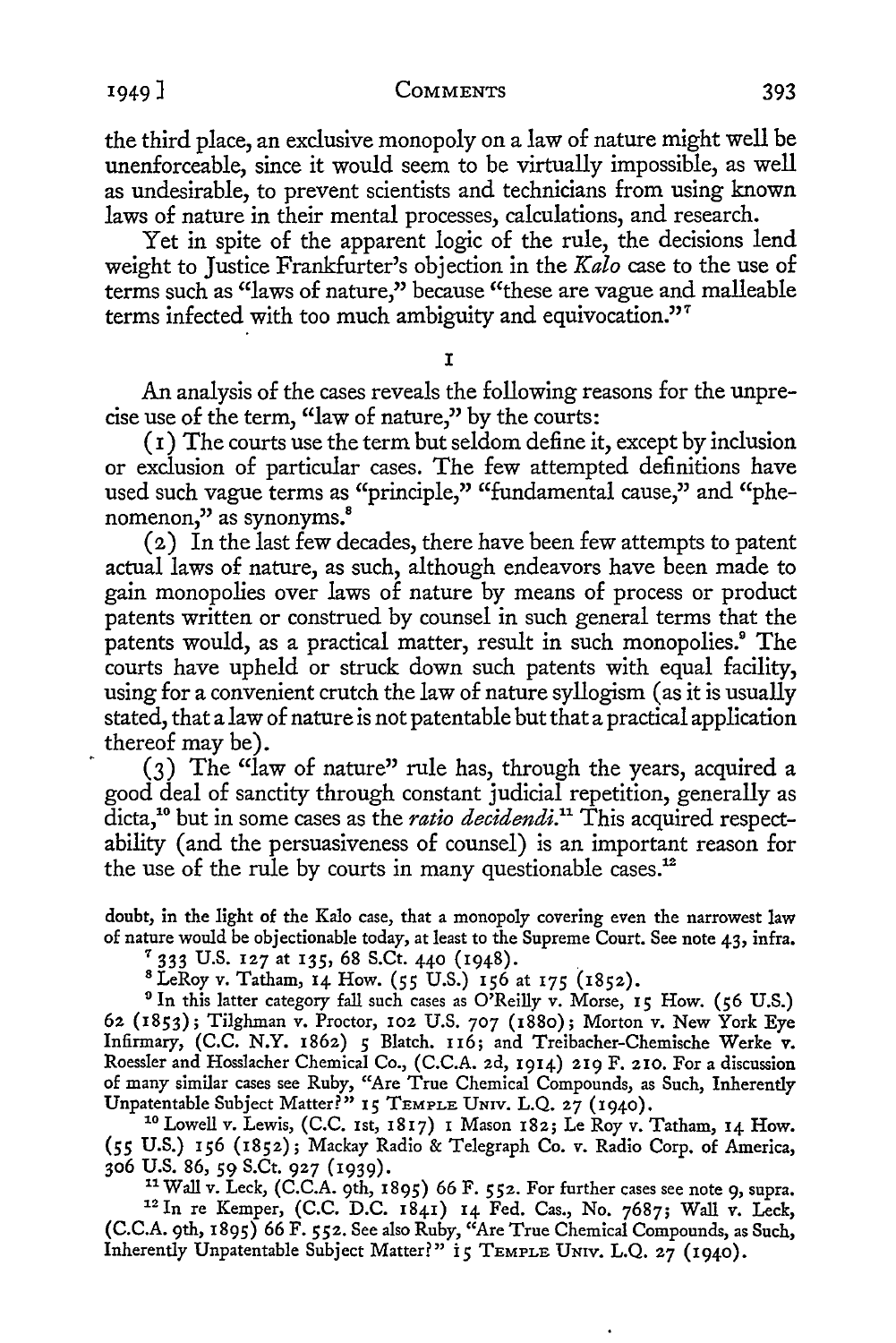In general, the "law of nature" rule has been used to invalidate objectionably broad patent claims which would result in undesirable monopolies.13 However, modern courts have come to recognize the inadequacy of that rule, 14 and it is likely that today such patents would be held invalid for insufficient disclosure and description of the claim. Since General Electric Co. v. Wabash Appliance Corp.<sup>15</sup> this "indefinite claim" rule, which seems ideally suited to the invalidation of objectionably broad patents,<sup>16</sup> has been widely used. The resurrection of the "law of nature" doctrine of the Supreme Court in the *Kalo* case has provided an alternative method for invalidating a patent in cases where the majority of the Supreme Court is unwilling to hold the patent invalid because of indefiniteness.<sup>17</sup>

2

A discussion of the "law of nature" rule would be incomplete without some reference to the "product of nature" rule since the two are closely related.<sup>18</sup>

There is some authority for the rule that products of nature are not patentable.19 Like the "law of nature" rule this proposition, too, is used

18 Cases cited supra, note 9. See also STRINGHAM, OUTLINE OF PATENT LAw, § 1107 (1937); GLAscocK AND STRINGHAM, PATENT LAW,§ 1107 (1943). In many cases involving very broad claims, where the "law of nature" rule was discussed but the patent upheld as a patentable application, it is clear that a different result would be reached today.

Such cases are Tilghman *v.* Proctor, 102 U.S. 707 (1880); The Telephone Cases, 126 U.S. 1, 8 S.Ct. 778 (1888); and Treibacher-Chemische Werke *v.* Roessler &

<sup>14</sup> See Dennis v. Pitner, (C.C.A. 7th, 1939) 106 F. (2d) 142 at 145.<br><sup>15</sup> 304 U.S. 364, 58 S.Ct. 899 (1938).<br><sup>16</sup> See also United Carbon Co. v. Binney & Smith Co., 317 U.S. 228, 63 S.Ct. 165 (1942). For a complete discussion of the above rule see Woodward, "Definiteness and Particularity In Patent Claims," 46 MICH. L. REV. 755 (1948).

<sup>17</sup> In General Electric Co. v. Wabash Appliance Co., 304 U.S. 364 at 371, 58 S.Ct. 899 (1938), the "indefinite claim" rule is broadly stated ". . . a patentee may not broaden his product claims by describing the product in terms of function." Courts have often used this rule to require that claims be quantitatively definite. [See Application of Kniel,  $(C.C.P.A. 1948)$  169 F. (2d) 820.] But the injustice of applying the rule strictly is obvious in cases where a quantitative description is impossible, and the product can only be described in terms of effects or functions. This would seem to account for the failure of the majority of the Court to apply the "indefinite claim" rule in the Kalo case (see the dissenting opinion). 18 Treibacher-Chemische Werke v. Roessler & Hasslacher Chemical Co., (C.C.A.

2d, 1914) 219 F. 210; Funk Bros. Seed Co. v. Kalo Inoculant Co., 333 U.S. 127, 68 S.Ct. 440 (1948). Cf. Dennis v. Pitner, (C.C.A. 7th, 1939) 106 F. (2d) 142 at 146. 19 General Electric Co. v. De Forest Radio Co., (C.C.A. 3d, 1928) 28 F. (2d)

641, cert. denied, 278 U.S. 656, 49 S.Ct. 180 (1928); In re Marden, (C.C.P.A. 1931) 47 F. (2d) 957; In re Marden, id. 958; concurring opinion of Sparks, J., in Dennis v. Pitner, (C.C.A. 7th, 1939) 106 F. (2d) 142.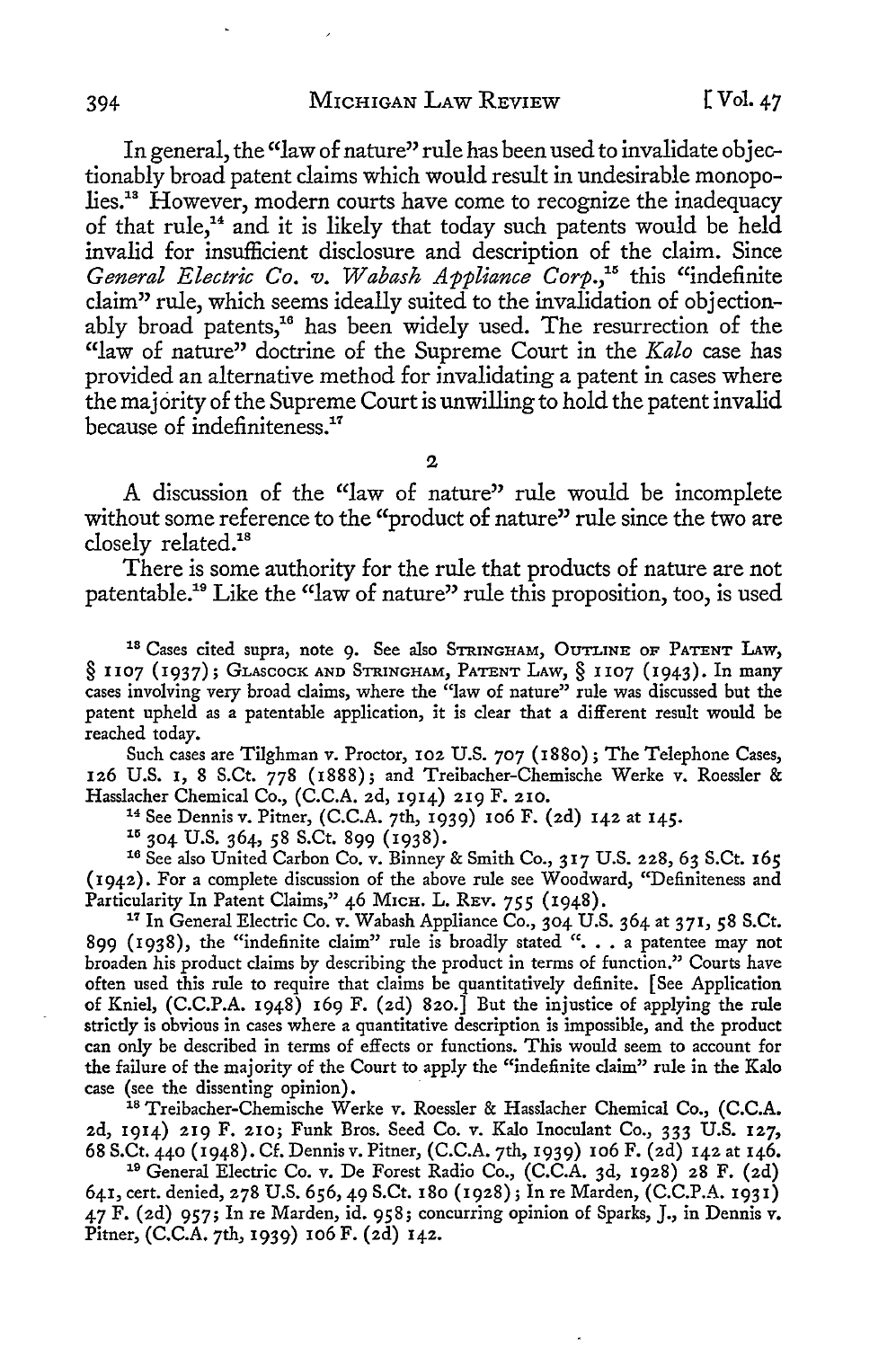#### <sup>1</sup> 949] **COMMENTS** 395

without first being defined. Probably the chief reason for its ambiguity is that the rule as to unpatentability of products of nature was laid down most emphatically in cases involving patents on ductile and pure forms of tungsten, uranium, and vanadium, all of which were held to be unpatentable products of nature, although they actually do not occur in nature.<sup>20</sup> There was evidence in these cases of a large amount of effort, research, and originality expended by inventors in man-making them.<sup>21</sup> Therefore, if a definition of the term "product of nature" were adopted from these decisions, it would be so broad that the "product of nature" rule would seriously if not completely curtail patentability of products of any sort.

Other cases indicate, however, that the true definition of "product of nature" is much narrower. It appears from these decisions that, as generally defined,<sup>22</sup> a product of nature is one occurring on the earth in a form that has not been changed by any act of a human being.

As defined above, a product of nature *may* be unpatentable. In the first place, a product of nature may not be new. This is invariably the case where the product has been *known* to occur in nature before patentee applied for his product-patent.<sup>23</sup> The fact that a product actually *does occur* on the earth, *unknown* to humanity, would seem to have no effect on patentability, since the product would still be novel. Innumerable patents have been issued on chemical compounds, alloys, and other compositions of matter, $24$  and so far as is known, none of these patents has been invalidated because of a later discovery of the product's natural occurrence.

Secondly, many times "products of nature" fall outside of the patentable categories listed by the statute. Until the 1930 amendment,<sup>25</sup> plants were unpatentable; and bacteria are still unpatentable, it having been held that for purposes of patentability bacteria are not plants.<sup>26</sup>

<sup>20</sup> Ibid.<br><sup>21</sup> See dissenting opinion, General Electric Co. v. De Forest Radio Co., (C.C.A. 3d, 1928) 28 F. (2d) 641. 22 Cochrane v. Badische Anilin & Soda Fabrik, I I I U.S. 293, 4 S.Ct. 455 (1884);

Dennis v. Pitner, (C.C.A. 7th, 1939) 106 F. (2d) 142. See list of other cases in GLASCOCK AND STRINGHAM, PATENT LAW, §§ 1226, 1227 (1943).

<sup>23</sup> In re Macallum, (C.C.P.A. 1939) 102 F. (2d) 614 (a composition of calcium phosphate and hormone was unpatentable because not new, since it was known to exist naturally in the duodenum); Cochrane v. Badische Anilin & Soda Fabrik, 111 U.S. 293, 4 S.Ct. 455 (1884); The Wood-Paper Patent, 23 Wall. (90 U.S.) 566 (1874).<br><sup>24</sup> Application of Jones, (C.C.P.A. 1945) 149 F. (2d) 501; Maurer v. Dickerson,

 $(C.C.A. 3d, 1902)$  113 F. 870. For other cases see 9 GEO. WASH. L. REV. 86 at 90, note 20 (1940).<br><sup>25</sup> Note 5, supra. See ALLYN, THE FIRST PLANT PATENTS (1934).<br><sup>26</sup> In re Arzberger, (C.C.P.A. 1940) 112 F. (2d) 834. See also Funk Bros. Seed

Co. v. Kalo Inoculant Co., 333 U.S. 127, 68 S.Ct. 440 (1948).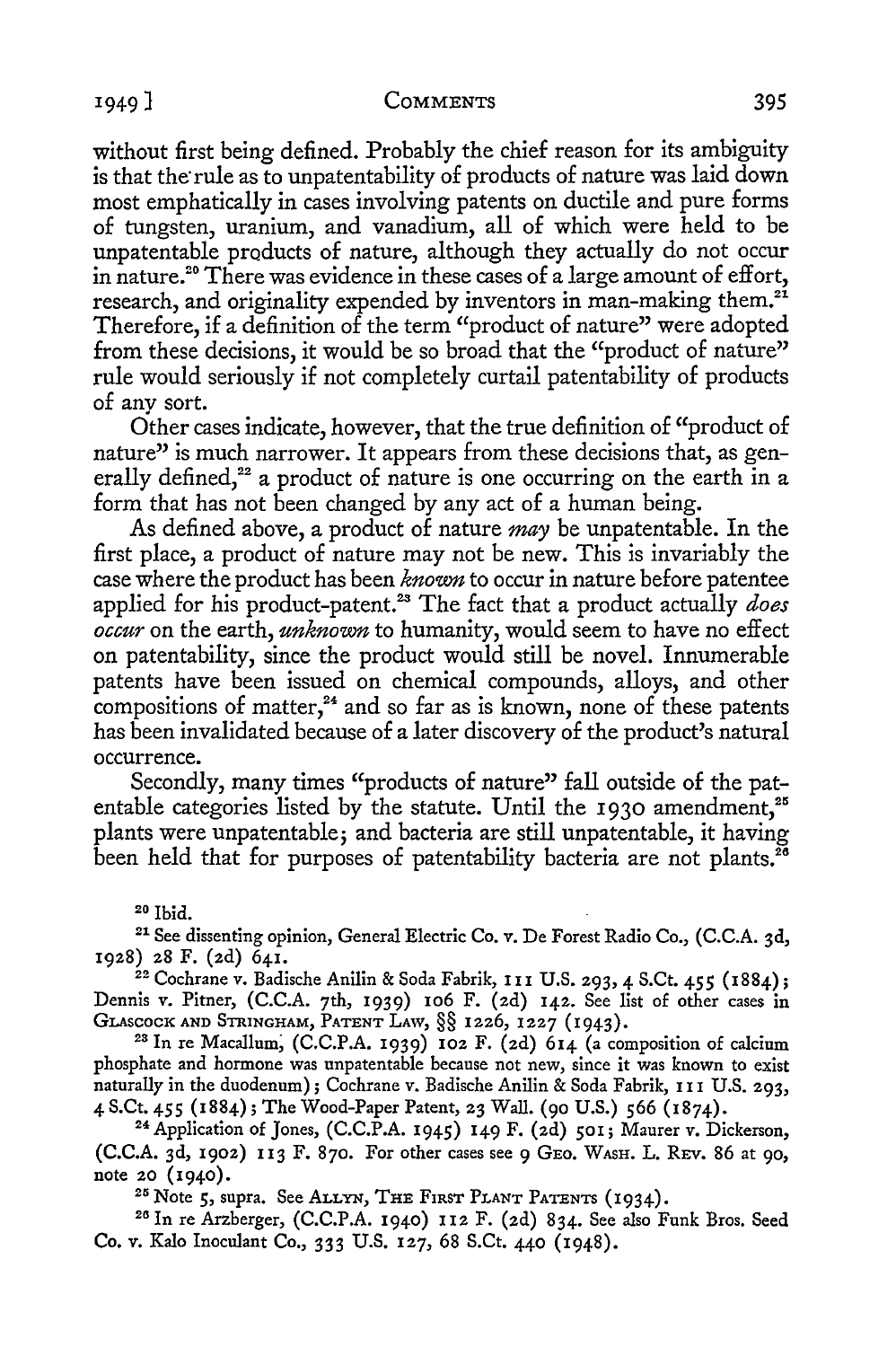Thirdly, a known product of nature may have been man-altered in an uninventive way.<sup>27</sup> Such a product, though no longer a product of nature, would be unpatentable for lack of invention.<sup>28</sup>

Fourthly, an exclusive monopoly on certain products of nature such as water, oil or any of the essential minerals would be an undesirable ' restriction on scientific and industrial progress .. An industrial nation such as the United States probably could not tolerate a seventeen year monopoly on any save the most unessential products. Obviously also, in the case of a basic "product of nature," a monopoly might well be unenforceable. .

In general, the cases involving actual products of nature have not propounded a "product of nature" rule. These decisions have been rested on more orthodox grounds such as lack of novelty<sup>29</sup> and unpatentability of the subject matter involved.<sup>30</sup> The important cases laying down a rule as to the unpatentability of products of nature have been unsound, since, without exception, no actual products of nature were involved in these  $cases<sup>31</sup>$ 

3

Some of the actual decisions involved in the above cases ( for example, that product patents on chemical elements such as pure tungsten, vanadium, and uranium are invalid<sup>32</sup>) will probably be followed. In spite of the large number of decisions in inferior federal courts upholding product patents on chemical compounds,<sup>33</sup> independent of the processes by which these are produced, and in spite of recent Supreme Court dicta<sup>34</sup> that products can be patented apart from the processes by which the patentees have made them if the product is adequately identified

<sup>27</sup> See STRINGHAM, OUTLINE OF PATENT LAW,  $\S$  1226 (1937); also the cases cited in GLASCOCK AND STRINGHAM, PATENT LAW,  $\S$  $\S$  1226, 1227 (1943).

<sup>28</sup> American Fruit Growers, Inc. v. Brogdex Co., 283 U.S. 1, 51 S.Ct. 328 (1931). In this case the Court, speaking through Justice McReynolds, held invalid a product patent on citrus fruit, the rind of which had been impregnated so as to be blue-mold resistant, on the ground that the natural product was not changed sufficiently to be termed a "manufacture." A more substantial ground, lack of novelty, also was

 $29$  Dennis v. Pitner,  $(C.C.A. 7th, 1939)$  106 F. (2d) 142; In re Macallum, (C.C.P.A. 1939) 102 F. (2d) 614; The Wood-Paper Patent, 23 Wall. (90 U.S.) 566 (1874); Cochrane v. Badische Anilin & Soda Fabrik, 111 U.S. 293, 4 S. *Ct.* 455 (1884).

<sup>30</sup> In re Arzberger, (C.C.P.A. 1940) 112 F. (2d) 834.<br><sup>31</sup> General Electric Co. v. De Forest Radio Co., (C.C.A. 3d, 1928) 28 F. (2d) 641; In re Marden, (C.C.P.A. 1931) 47 F. (2d) 957, 958; American Fruit Growers, Inc. v. Brogdex, 283 U.S. 1, 51 S.Ct. 328 (1930).

<sup>32</sup> Supra, note 19.<br><sup>33</sup> Supra, note 24.<br><sup>34</sup> General Electric Co. v. Wabash Appliance Corp., 304 U.S. 364, 58 S.Ct. 899 (1938).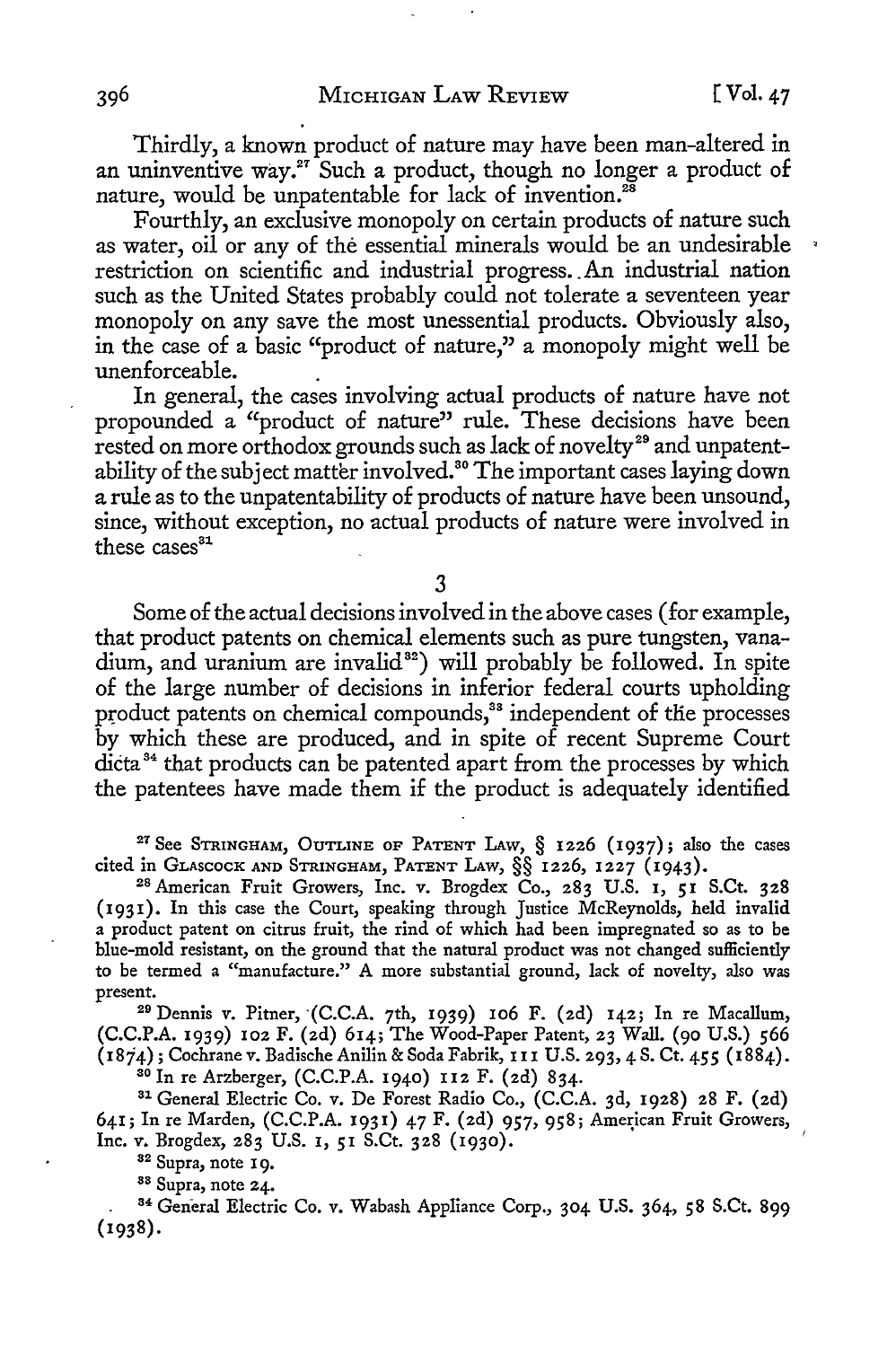## <sup>1</sup> 949] CoMMENTS 397

aside from the process, recent Supreme Court decisions<sup>35</sup> indicate that broad product patents, apart from the patentees' described processes for making these substances, probably will not be upheld by that Court.<sup>86</sup> In pursuance of its anti-monopoly policy, the present Court has been particularly diligent in invalidating patents likely to supply patentees with monopolies broader than their actual inventions.<sup>37</sup>

A recent case indicative of the trend and the reasons behind the trend is *United Carbon Co. v. Binney and Smith Co.*<sup>38</sup> In that case patentee claimed a patent on a product independent of process. The process described by patentee for producing the product was a relatively crude one, and the product did not become commercially successful until improved processes were invented. Since the end product of all of the processes was covered by the patent, the patentee's monopoly blanketed processes which he had not in fact invented. The Supreme Court held the patent invalid because of the indefiniteness of the claims.

It is interesting to notice that in the recent *Kalo* case, Justice Frankfurter suggested in his separate concurring opinion that the bacteria inoculant patent there involved also be declared invalid on account of indefiniteness. The dissent of Justices Burton and Jackson, and the fact that the majority saw fit to coin a new formula to strike down this patent, suggest that the bacteria inoculant patent was a little beyond the high tide of the present Court's application of the "indefinite claims" doctrine.<sup>89</sup> It is therefore somewhat doubtful whether a chemical compound claim would be invalidated because of indefiniteness. Nevertheless it seems certain that, one way or another, any product claim to a chemical compound or element independent of patentee's described process would be nullified at the present time by the Supreme Court.

In summary, it may be said that both of the "nature" rules have received such ambiguous treatment by the courts that they furnish much

85 In Goodyear Tire & Rubber Co. *v.* Ray-O-Vac Co., 321 U.S. 275, 64 S.Ct. 593 (1944), a narrow product patent on a leak-proof flashlight dry cell was held valid and infringed, four justices dissenting. This is one of the very few recent patents held valid and infringed by the present Supreme Court. Broader product patents have invariably been struck down. See cases listed in notes 2, 15, and 16. For a compilation of cases, and an excellent discussion, see Smith, "Recent Developments In Patent Law," 44 M1cH.

L. REv. 899 (1946).<br><sup>86</sup> While it seems highly probable that the Supreme Court would invalidate any product patent on a chemical compound, it is certain that, at the present time, the patent office is issuing chemical compound patents, and it is very probable that many inferior federal courts would uphold such patents. At the present time there are three standards of patentability: (1) the standard of the patent office, which is the lowest; (2) the standard of many inferior federal courts, which is higher than the standard of the

patent office; and (3) the standard of the Supreme Court, which is the highest of all.<br><sup>87</sup> Note 35, supra.<br><sup>88</sup> 317 U.S. 228, 63 S.Ct. 165 (1942).<br><sup>89</sup> Note 17, supra.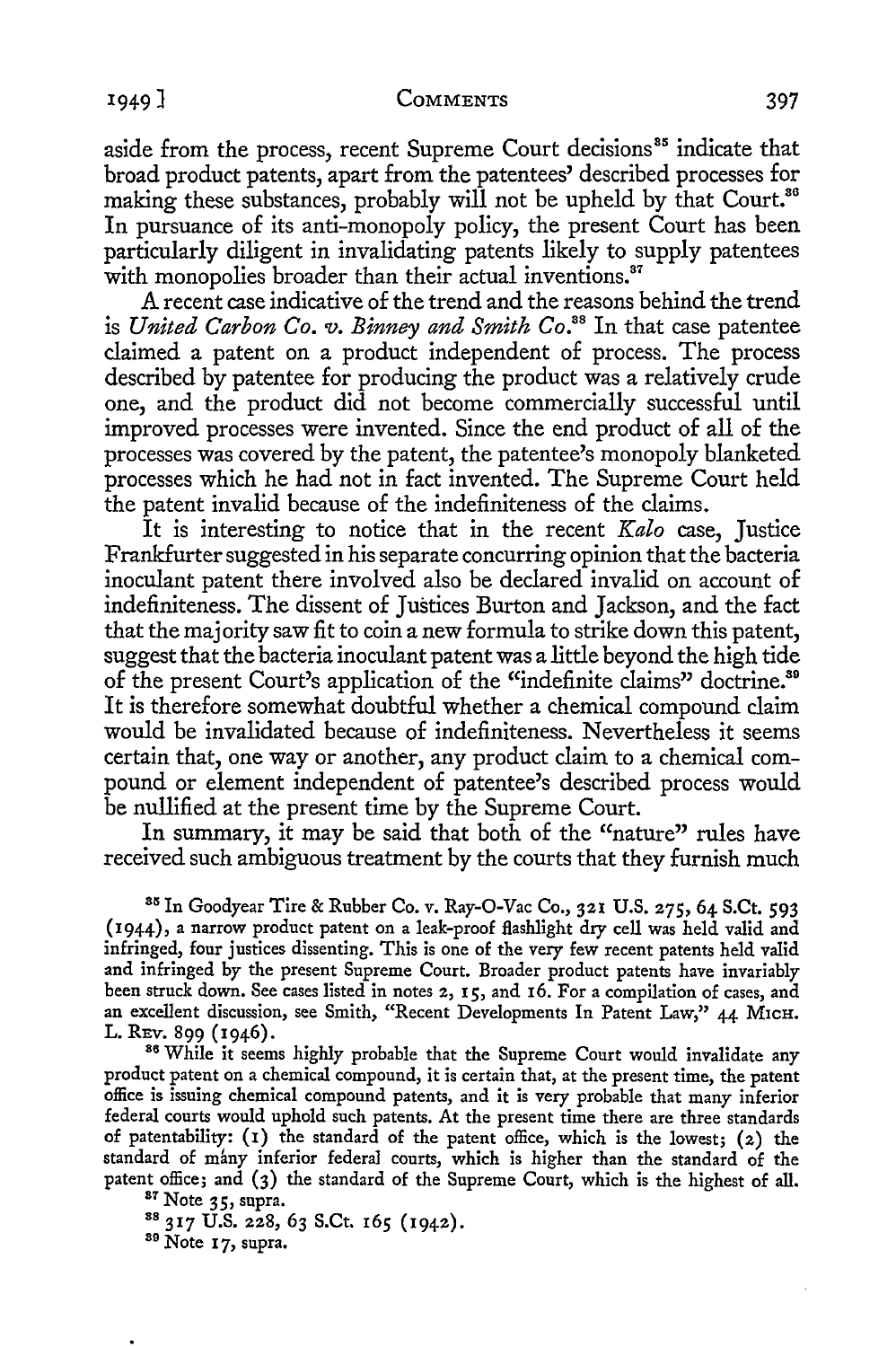less definite standards than are usual even in the field of patent law. Both rules have been used by the courts to effectuate an anti-monopoly policy. Both rules also have been displaced to a large extent in recent years by the less conceptual but equally effective "indefinite claim" doctrine.

### B. *The Kalo Doctrine*

In the *Kalo* case the majority held that even though a law of nature and its practical application were discovered by the same person, the two must be considered separately in order to determine whether the level of invention was reached. The practical application, apart from the discovery of the law of nature, must itself show inventive genius. This doctrine, though related in subject matter to the above discussed "nature" rules, is completely distinct from them in its effect. It is the burden of this paper to show that this doctrine is actually contrary to previous authority and to the policy of the patent statute.

I. *Authority.* In *De Forest Radio Co. v. General Electric Co.,*<sup>40</sup> Justice Stone stated:

"That the high vacuum tube was an improvement over the low vacuum tube of great importance, is not open to doubt. Even though the improvement was accomplished by so simple a change in structure as could be brought about by reducing the pressure in the well known low vacuum tube by a few microns, still it may be invention. *Whether it is or not depends upon a question of fact, whether the relationship to the degree of vacuum within the tube, to ionization, and hence to the stability and effectiveness of discharge passing from cathode to anode was known to the art when Langmuir began his experiments. If that relationship was then known, it required no inventive genius to avoid ionization and secure the desired result by creating the vacuum in a De Forest tube* or other form of low vacuum discharge device."<sup>41</sup>

Thus Justice Stone was willing to find inventive genius "in the discovery of the natural principle itself," though Justice Douglas in the *Kalo* case states that this cannot be done "without allowing a patent to issue on one of the ancient secrets of nature now disclosed." That Justice Stone's was the proper test is made clear by many other cases decided in the federal courts.<sup>42</sup>

40 283 U.S. 664, 51 S.Ct. 563 ( l 93 I).

41 Id. at 678. Italics supplied.

<sup>42</sup> The opinions in LeRoy v. Tatham, 14 How. (55'U.S.) 156 (1852), and 22 How. (63 U.S.) 132 (1859), indicate clearly that the *only* invention involved lay in finding the natural principal. In Guaranty Trust Co. of N.Y. v. Union Solvents Corp., (D.C. Del. 1931) 54 F. (2d) 400, affd. on opinion below, (C.C.A. 3d, 1932)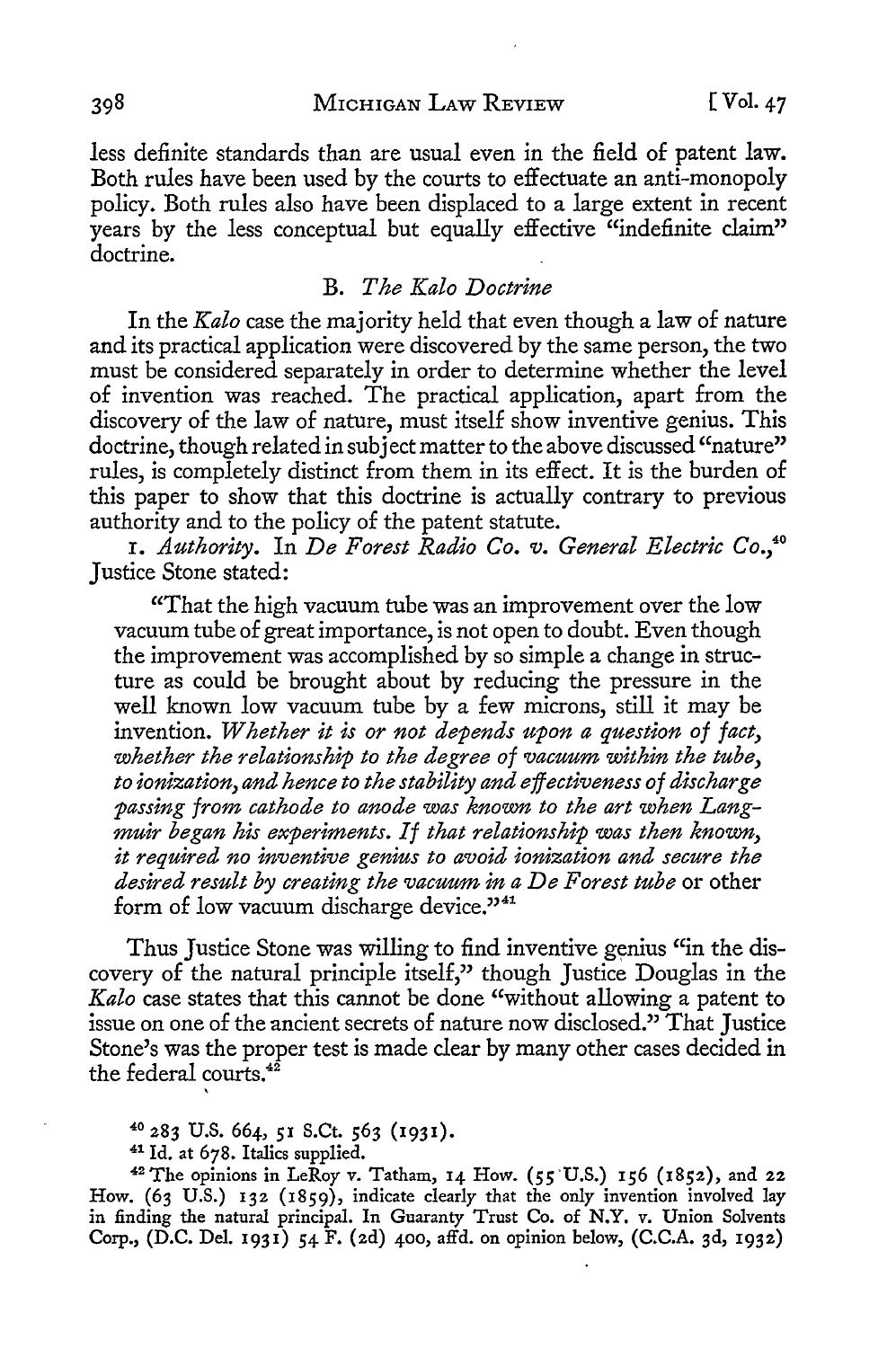#### <sup>1</sup> 949] **COMMENTS** 399

2. *Policy.* In terms of today's needs, our patent system should be designed to promote research and scientific progress insofar as this may be done without impairing our free competitive system.<sup>48</sup> It is generally recognized that fundamental or pure research is of extreme importance, at least as much so as applied research.<sup>44</sup> Yet most of the achievements of fundamental research are discoveries of "laws of nature" which, as has been shown, are unpatentable primarily because monopolies on such discoveries would be extremely undesirable.<sup>45</sup>

Practical applications of natural laws, if stated narrowly enough, are patentable because monopolies on the practical applications do not necessarily result in objectionable monopolies on the natural principles.<sup>46</sup> A simple application or a complicated application could be equally free of the monopoly objection. In addition, the discovery of a natural law plus a simple application could be far more valuable than a more complicated application of a known natural law. From these premises it is obvious that the *Kalo* doctrine, by artificially separating the discovery of the natural law from its application for purposes of determining the presence of the quality of invention, needlessly discriminates against basic, in favor of applied, research.

## C. *Conclusion*

The *Kala* doctrine, if literally applied, could have a far-reaching effect in invalidating patents. Since every patent involves the practical application of one or more laws of nature, it would seem necessary to test all cases by the doctrine. Yet it is unlikely that the Supreme Court will apply the *Kalo* doctrine literally, any more than it has literally applied the "law of nature" rule. It seems more likely that, as in the past, all of the "nature" rules will be used by the Court as convenient rules of thumb to aid in reaching decisions which policy considerations make desirable. A conceptual approach to patent law by the Supreme Court at this late date is especially unlikely in view of the ever growing tendency of "policy" cases to squeeze out "ordinary legal" cases from the Supreme Court docket.<sup>47</sup>

61 F. (2d) 1041, cert. denied, 288 U.S. 614, 53 S.Ct. 405 (1932), a bacteriological fermentation process for the production of acetone and butyl alcohol was held valid, the court indicating that the discovery of the particular bacteria was the important element.<br>See also Dennis v. Pitner, (C.C.A. 7th, 1939) 106 F. (2d) 142.

<sup>48</sup> 12 L. AND CONTEM. PROB. 645-806 (1947) contains an excellent discussion of the patent system. See, especially, Stedman, "Invention and Public Policy" at 649.<br><sup>44</sup> Id. at 650, note 5, also 661, 662.<br><sup>45</sup> See Kreeger, "The Control of Patent Rights Resulting from Federal Research,"

12 L. AND CONTEM. PROB. 714 at 732 (1947).<br><sup>46</sup> All inventions would seem to involve the application of one or more natural laws.<br><sup>47</sup> CURTIS, LIONS UNDER THE THRONE (1947).